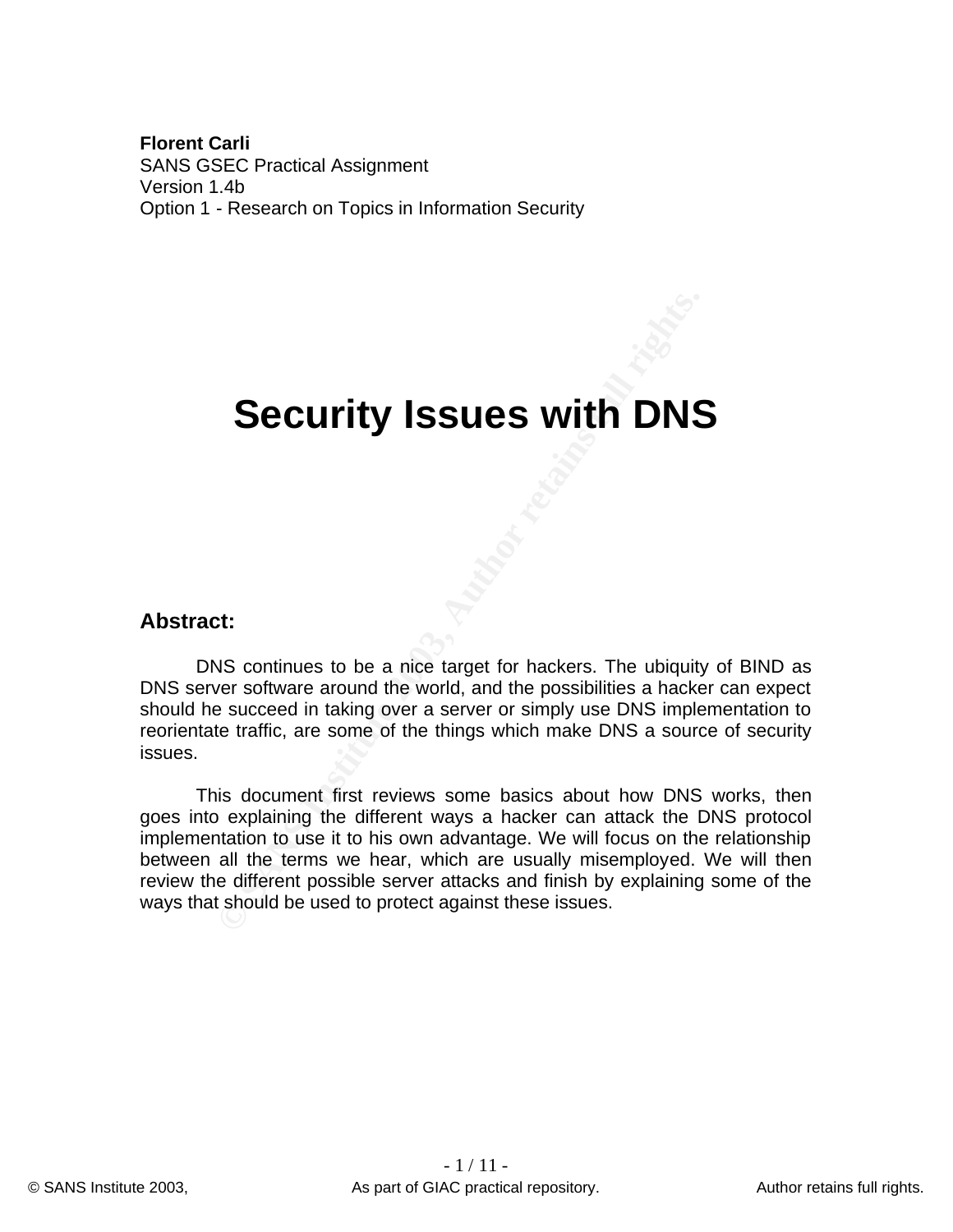### $\blacksquare$ **Introduction:**

Humans can't think like computers. They just can't remember dozens of IP addresses. They need easy-to-remember names to locate their mail server or their favorite web pages.

To make our lives on the Internet easy, DNS was therefore invented. And with it came a new place for hackers of all sorts to have fun.

Moreover, the purpose of DNS makes it a very sensitive area; for this is the place the client connection is orientated. The possibilities a black-hat can have by succeeding in hacking DNS are tremendous (a user can be directed to a host controlled by a hacker, whatever service he might be using: http, ftp, telnet …). Anything is possible!

There are two ways DNS can be hacked: by using protocol attacks (attacks based on how DNS is actually working) or by using server attacks (attacks based on the bugs or flaws of the programs or machines running DNS services). We will see both kinds, as well as how to protect against them and why we should worry. But first, let's try to understand the basics of DNS.

## **A. How does DNS work?**

DNS stands for Domain Name Service. All in all, what it does is translate a host's name into its IP address.

It connection is orientated. The possibilities a black-hat of goin in hacking DNS are tremendous (a user can be direct is by a hacker, whatever service he might be using: http, fill by a hacker, whatever service he might b Internet is an IP network. Every host is affected an IP address that must be known to any other host willing to communicate. But it would be impossible for a human being to remember all the IP addresses it will use on the Internet. It would be possible to create the mappings between IP addresses and names locally to each computer. But the update of those tables would be very complex and slow given the number of computers on the net and how fast a modification in their address or name can occur.

DNS provides a way to know the IP address of any host on the Internet. It is no different than any other directory service.



DNS is also a hierarchical service. Indeed a name has a structure: it can be server1.web.yahoo.com or pc12.lab25.univ-berlin.de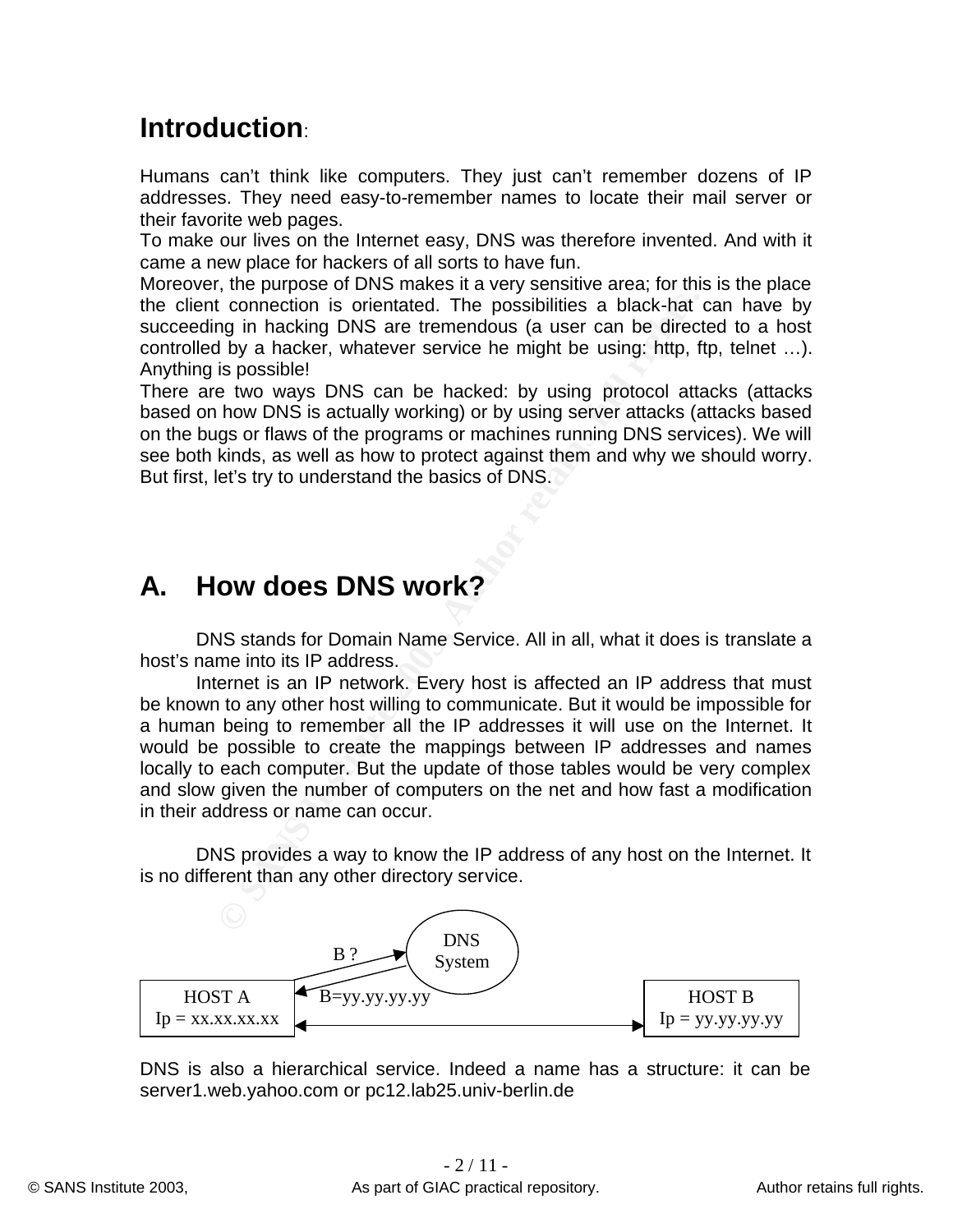

A host is a leaf on this tree, and any other node is called a "domain". In our example, server1 is one of the hosts in the "web.yahoo.com" domain. We need servers to be responsible to find any name-ip mapping. These servers are called "authoritative" for a domain when they can map the IP addresses with the host names of all the hosts in the domain.

When a host asks for a mapping, the search will start at the top of the tree, going down. In our example we might have a DNS server for the Univ-berlin.de domain, which may know the IP address of pc12.lab25.univ-berlin.de or the authoritative DNS server for this host might be lower, at the Lab22.Univ-berlin.de level. In any case the DNS server at the ".de" level orientates the search toward univ-berlin.de DNS, etc.

Reference 1 provides more detailed information of the basics of DNS.

#### Iterative and Recursive Queries

Before going on with the attacks, we need to understand the difference between a recursive and an iterative DNS query.

When a host queries a DNS server, it can choose to use a recursive query: in that case the client wants the answer, or an error message that what it's looking for could not be found anywhere. We see that the queried host must do whatever it takes to find the answer: query other servers until it gets the information, or until the name query fails.

When a host queries a DNS server in the iterative way, it basically asks the server for an answer IF the server knows it (if it has the answer in its cache). If it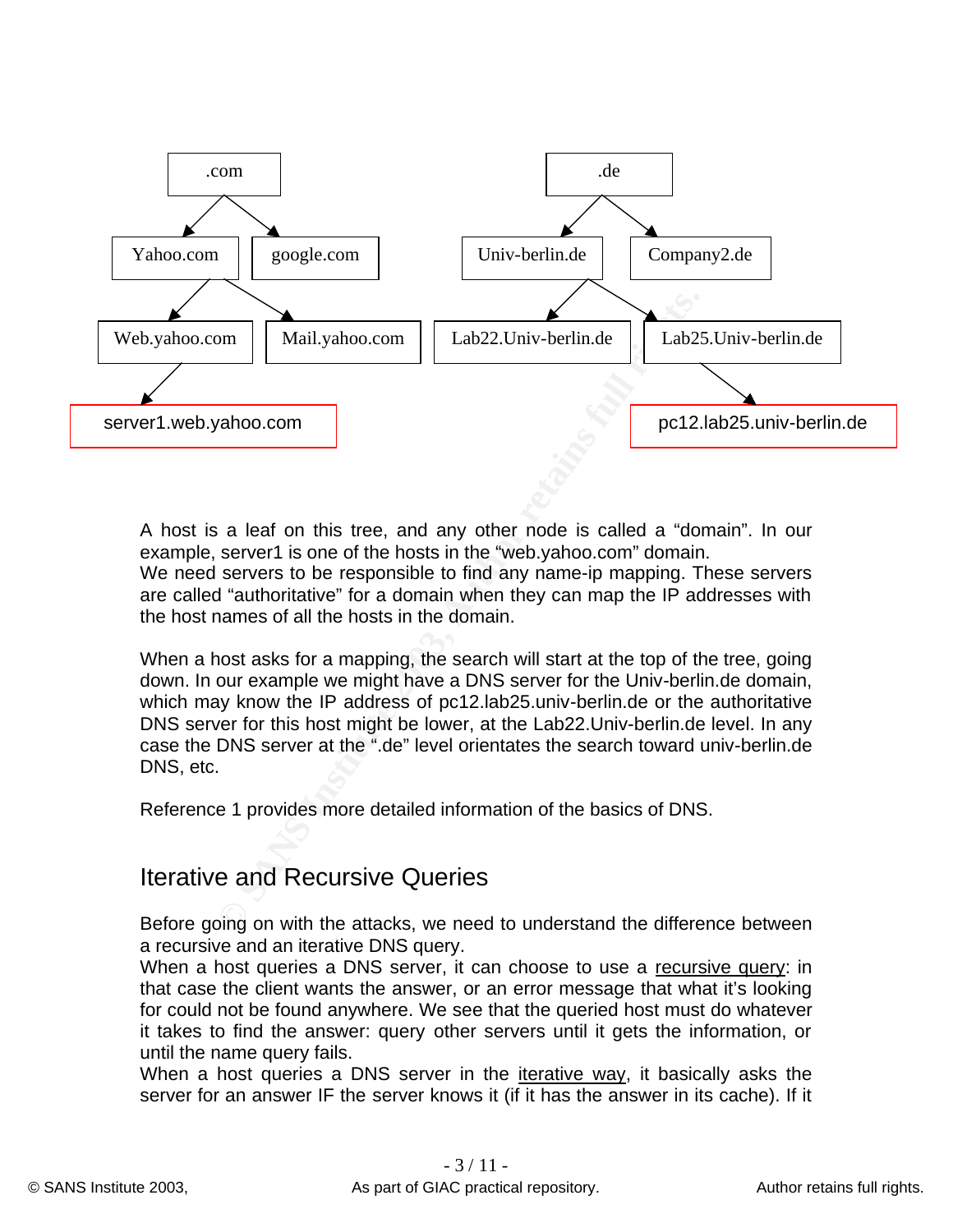does not, then the client will receive a "referral" which is the name of a server that may have the answer (a authoritative server at a lower level in the hierarchical structure we talked about).

Recursive queries are usually made by client hosts so that they don't have to take care of the whole search process, whereas local DNS servers usually make iterative requests. **Iterative** 



Reference 2 provides an applet that demonstrates the particularities of these two different kinds of requests.

### **B. DNS: Protocol Attacks**

As we saw earlier, DNS protocol attacks are based on flaws in the DNS protocol implementation – the actual way DNS works on the Internet.

When talking about DNS protocol attacks, we often hear 3 terms:

- DNS spoofing
- DNS ID hacking
- DNS cache poisoning

We will now explain what each of them means and how they relate to each other depending on the situation.

DNS cache poisoning relates to an attack consisting of making a DNS server cache false information: usually, a wrong record that will map a name to a "wrong" IP address. We will see that there are different ways for a hacker to do that, and that they are often related to DNS spoofing. With DNS cache poisoning, the hacker will try to make a DNS answer something he wants for a specific request. For instance, try to make the ns.defense.gov DNS to answer with the IP of the hacker's computer to any query about the IP of telnetaccess.defense.gov.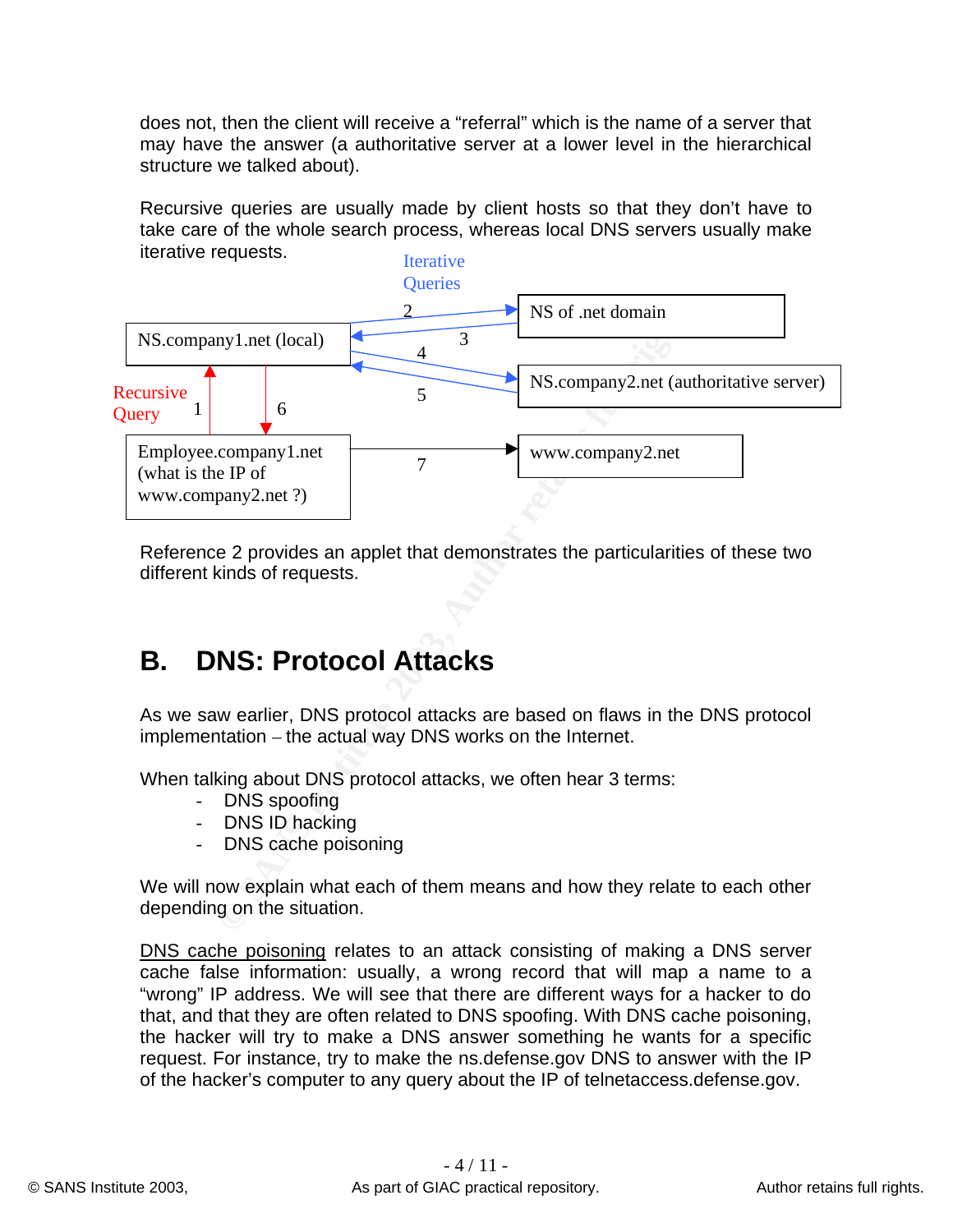Cache poisoning can be done by related data or unrelated data attacks (we will see what these are later), as well as by using DNS spoofing.

DNS spoofing is a term referring to the action of answering a DNS request that was intended for another server (a "real" DNS server). This can be in a serverserver exchange (a DNS server asks another for a mapping) or in a client-server dialog (when a client asks a DNS server for a mapping). There is no functional difference. The hacker "spoofs" the DNS server's answer by answering with the DNS server's IP address in the packets' source-address field.

But this is not enough to spoof a DNS reply. DNS uses ID number to identify queries and answer, so the hacker needs to find the ID the client is waiting for. For that, he will use DNS ID hacking. With DNS spoofing, the hacker will try to impersonate the DNS reply so that the requesting client is misdirected, but without touching the DNS cache of the impersonated DNS.

Note: if the requesting client is another DNS server, then its cache is going to be poisoned, which would therefore be a way to do cache-poisoning.

Given the fact that "Client Misdirection" (making a client host go where he was not willing to in the first place) is in general the basic purpose of DNS hacking, then we finally come with this :



We have already defined the concepts (Cache poisoning, DNS spoofing and Client Misdirection). Now we will explain how the real attacks (Related and Unrelated data attacks, and DNS ID hacking) work. Reference 4 and 5 will provide more information on ID hacking and CachePoisoning attacks.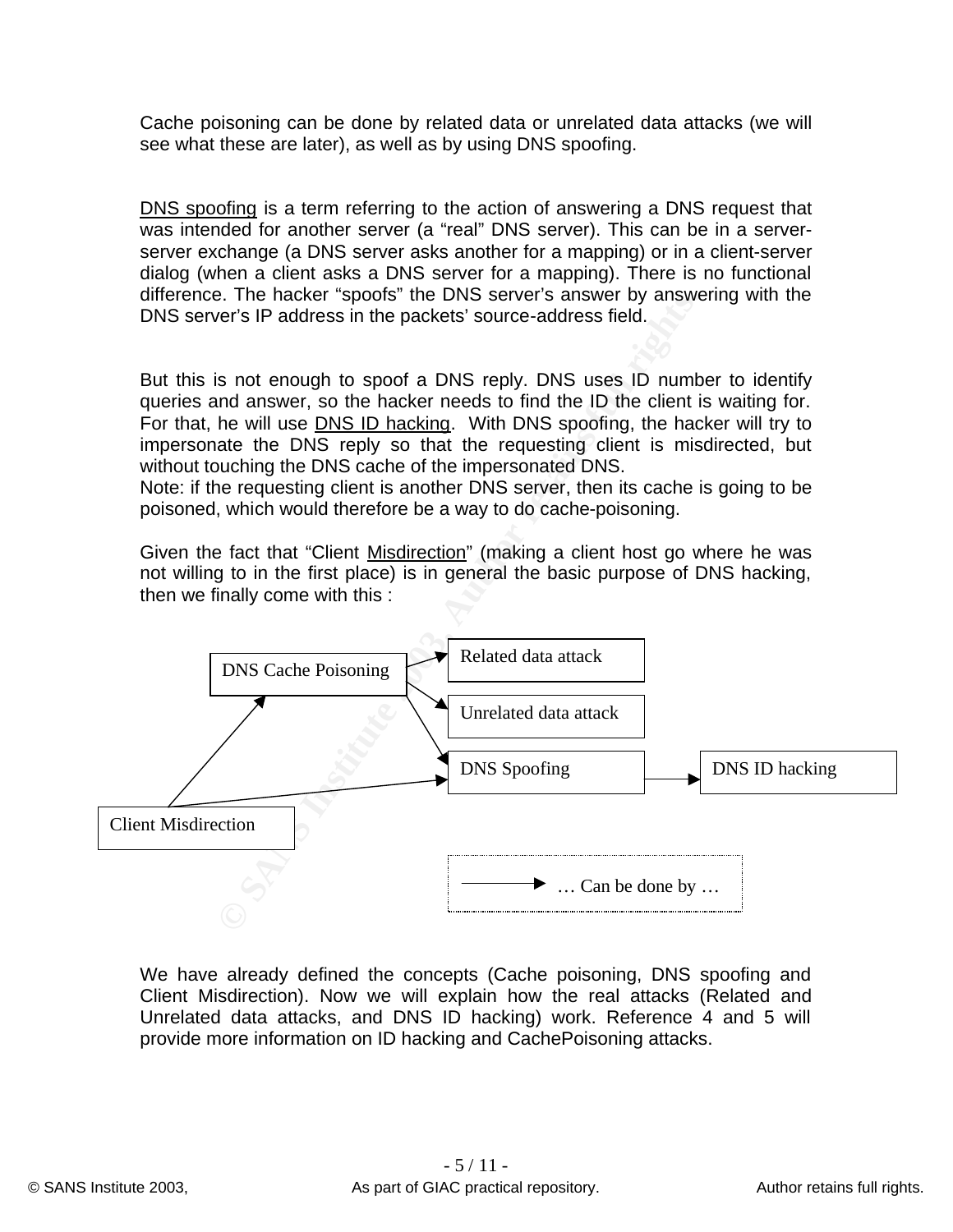#### Unrelated Data Attack: Entertainment of the 3D Fa37 898 998

This was the first attack, the simplest and the most widely used:

1 – The hacker asks the victim DNS for a nonexistent name mapping in a domain for which he controls the DNS. The hacker uses a "**recursive**" query so that the remote DNS server will make further inquiries by itself.

2 – The remote DNS, which is not aware of such mapping, will go and ask the DNS server responsible for the required domain. Remember this server is under the control of the hacker.

3 – The hacker will answer, and add in the answer anything he wants to be cached in the victim DNS' cache. That way, he will have poisoned the cache of the remote DNS server.



This problem has been fixed in BIND, by forbidding anything that is not related to the original request to be cached.

#### Related Data Attack

The attack is exactly the same as an unrelated data attack, but this time the hacker has to make the "extra" information related to the original query. He solves this problem by adding MX, CNAME or NS records, which point to unrelated data. Those three records we can find in a DNS database are not a real "mapping" between an IP address and a hostname. They point to some other useful information (MX: mail server for a domain, CNAME: Canonical name for an alias, NS: DNS servers for a domain).

Therefore, the information in these records is "related" to the original request, but they can point to totally different information the hacker wants to be cached.

This problem has also been fixed in BIND, by rejecting all the "out of zone" information, that is to say all the information that is not fully and directly related to the zone the DNS is responsible for.

Both these attacks are quite old and won't work anymore on BIND. Indeed, a lot of patches have been released since they were discovered.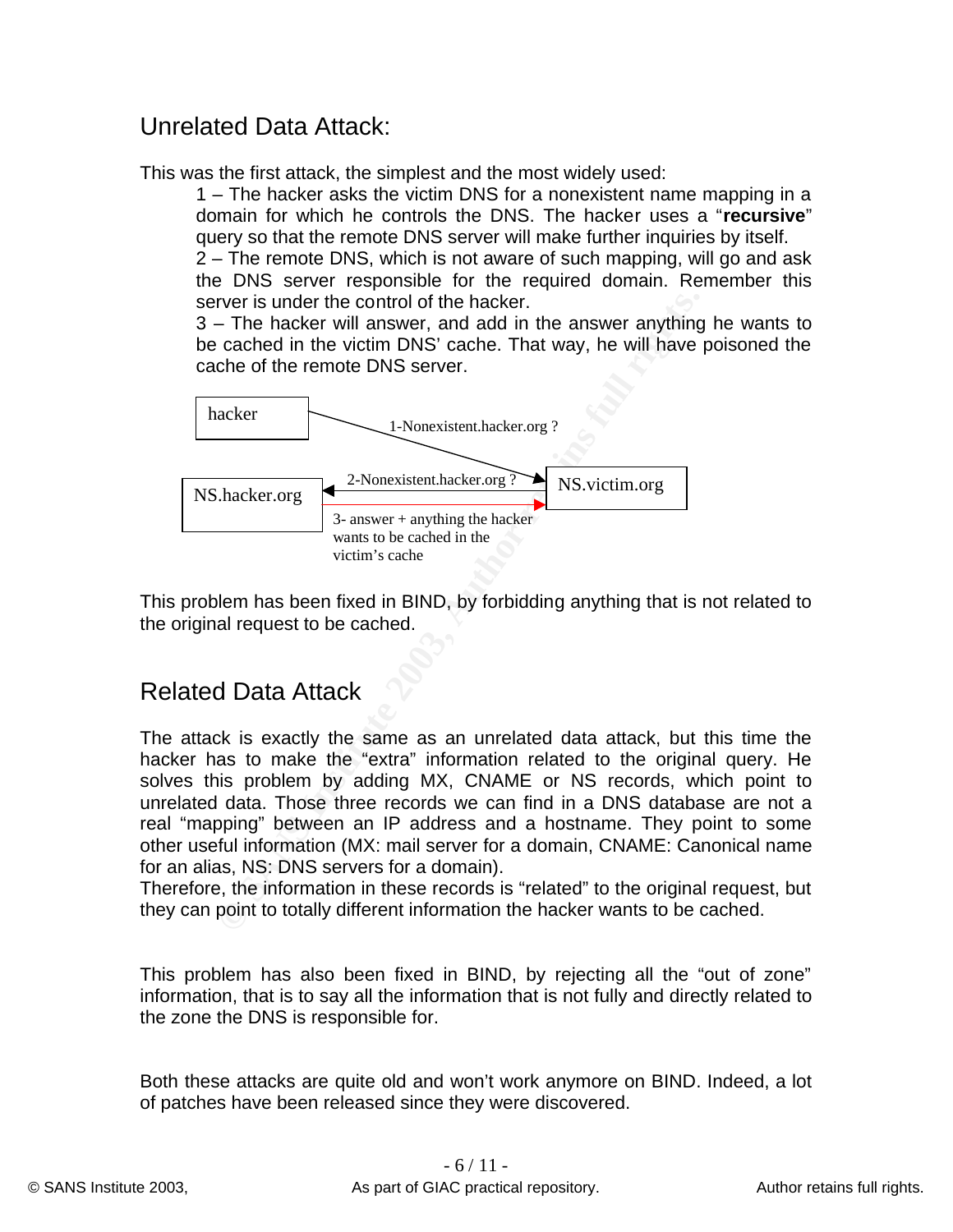However, we still hear about DNS spoofing, via the DNS ID hacking technique.

#### DNS ID hacking

As I explained before, the DNS ID hacking is a necessary technique for a hacker to succeed in impersonating a DNS server (this is the basic of DNS spoofing). Indeed, to be able to forge a fake answer, the hacker must first use the DNS server's IP address as a source for his own IP packet, and then use the correct ID number without which the client won't take the reply into account.

The client will send a query to the DNS server using a specific ID number. The server will reply using the same ID number. This is the number the hacker has to find.



On a LAN, getting the ID is pretty easy: all the hacker has to do is sniff the network for the initial query and answer quicker than the DNS (which is very easy on a LAN). The late reply from the real DNS server will be discarded.

When the hacker is not on the same LAN as the victim client, he has four options to try to guess the ID:

1 – Test all the possible values of the ID flag (or as many random values as you can before the NS replies): this is quite an obsolete method and quite useless since its only advantage is that it will let you know what the ID is.

2 – Flood the DNS server to buy some more time for trying different ID numbers. The hacker can even hope it will crash the server.

3 – Send a few hundred replies at the same time to increase his chances to find the good ID. The hacker can do that several times one after the other with different ranges until the server replies.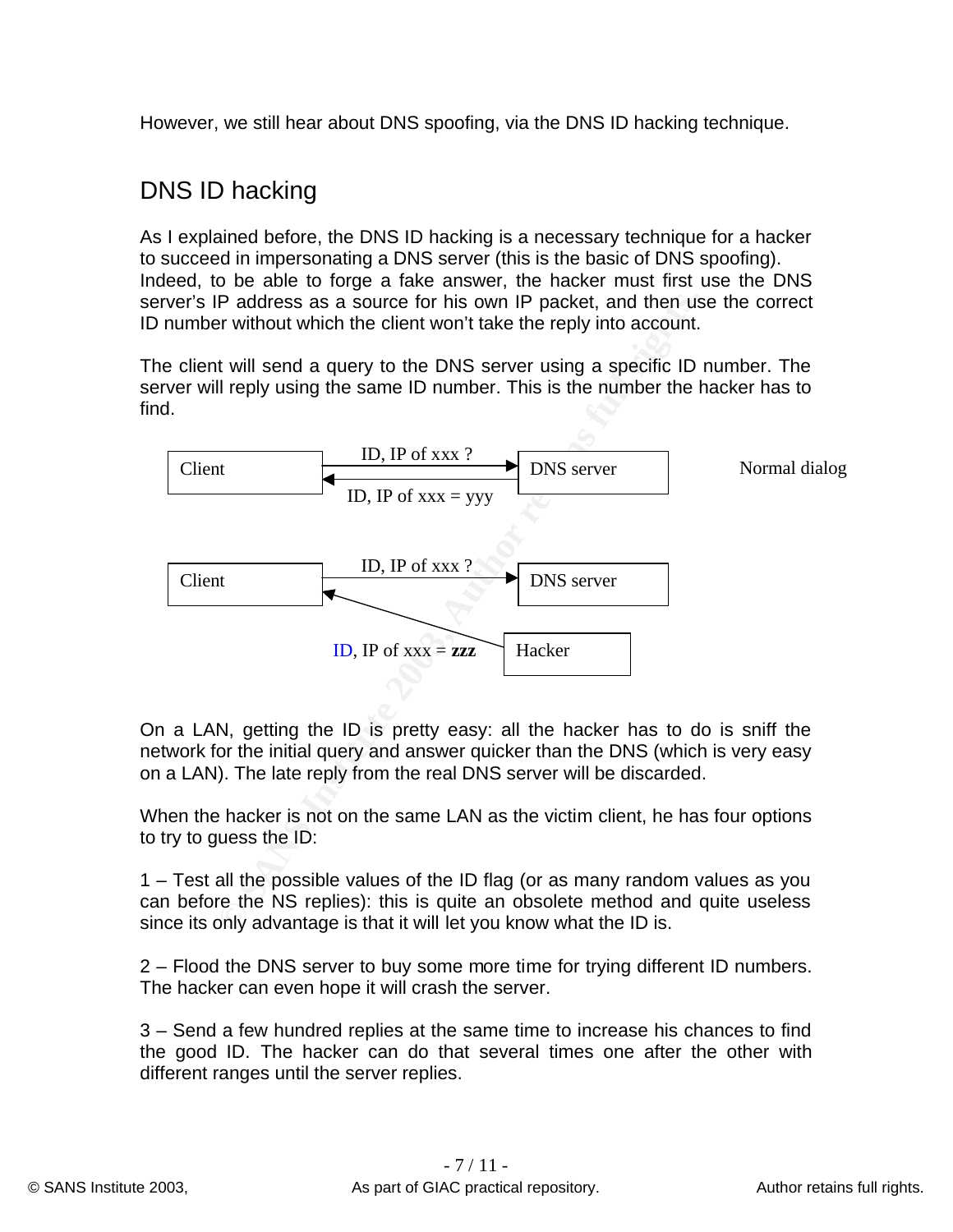4 – Use a vulnerability in the server, knowing that some of them just increase the ID number from one request to another. This works in a server-server dialog (The "client" in our last figure is a DNS server, and the hacker is trying to poison its cache). In that case, the hacker can first make a request to the "client" using a host name in a zone controlled by the hacker, and sniff the ID used by the victim DNS server.



That way the hacker knows the range of IDs currently used by the victim server. All he has to do now is to make a request to the host name he wants to poison the cache of our victim with, and fake the answer using an increased value of the stolen ID (using several replies will increase the chances in case the victim is busy)



If the hacker does not control a DNS, he can still try a range of random ID until it is too late (the real DNS server replies). If the hacker receives an answer from the victim saying the address is "yyy" then, it worked. Otherwise, that means it's too late, and that another range can be tried with another query.

Note: There is a vulnerability in Windows95 which makes very easy for a hacker to guess the ID: Windows uses 1 by default and then increments if other queries are directly following.

This type of flaw in DNS server software is where protocol attacks meet server attacks.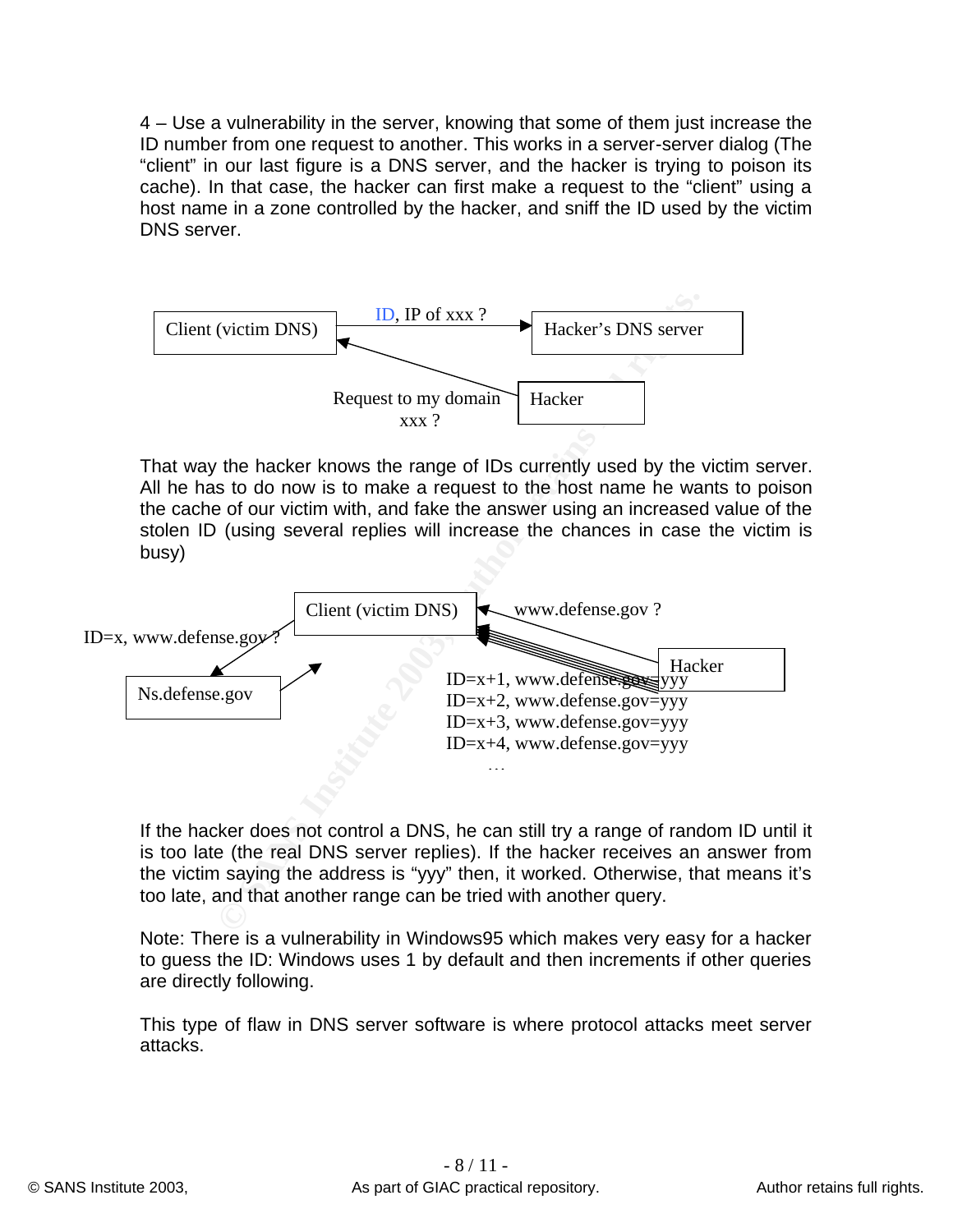### **C. DNS: Server Attacks**

It is quite difficult to detail any of those attacks. They are evolving way too fast. As soon as a bug is discovered, a patch is released and the contrary is also true.

Two kinds of attacks can aim at the server instead of the DNS protocol itself (ref. 6).

- Attacks taking advantage of bugs in DNS Software implementation (buffer overflows in BIND for instance) or in any other running service on the DNS server machine (ref. 7).
- Attack by Denial of Service (using flooding for instance, of the DNS service using in-band attacks, or of the machine in general using ICMP smurfing for example)

The advice here is to update as often as possible and to be aware of any newly discovered bug. Many sites (like www.securityfocus.com or www.cert.com) will catalog all the existing bugs, exploits and fixes; some are even specialized on BIND.

### **D. Relevance and How to protect?**

Most of those issues have been addressed with patches, new releases of BIND etc. But according to menandmice.com, the threat is still real:



A lot of other alarming surveys are available on this website (reference 3).

We hear a lot about DNSSEC, which is a proposition for secure DNS transactions (RFC 2535: http://www.ietf.org/rfc/rfc2535.txt). This appears to be a very good solution, which solves most of the protocol problems we discussed in this paper. However, due to backward compatibility reasons, this will not be implemented for quite some time, and current network administrators should think about other ways of securing their network against those threats.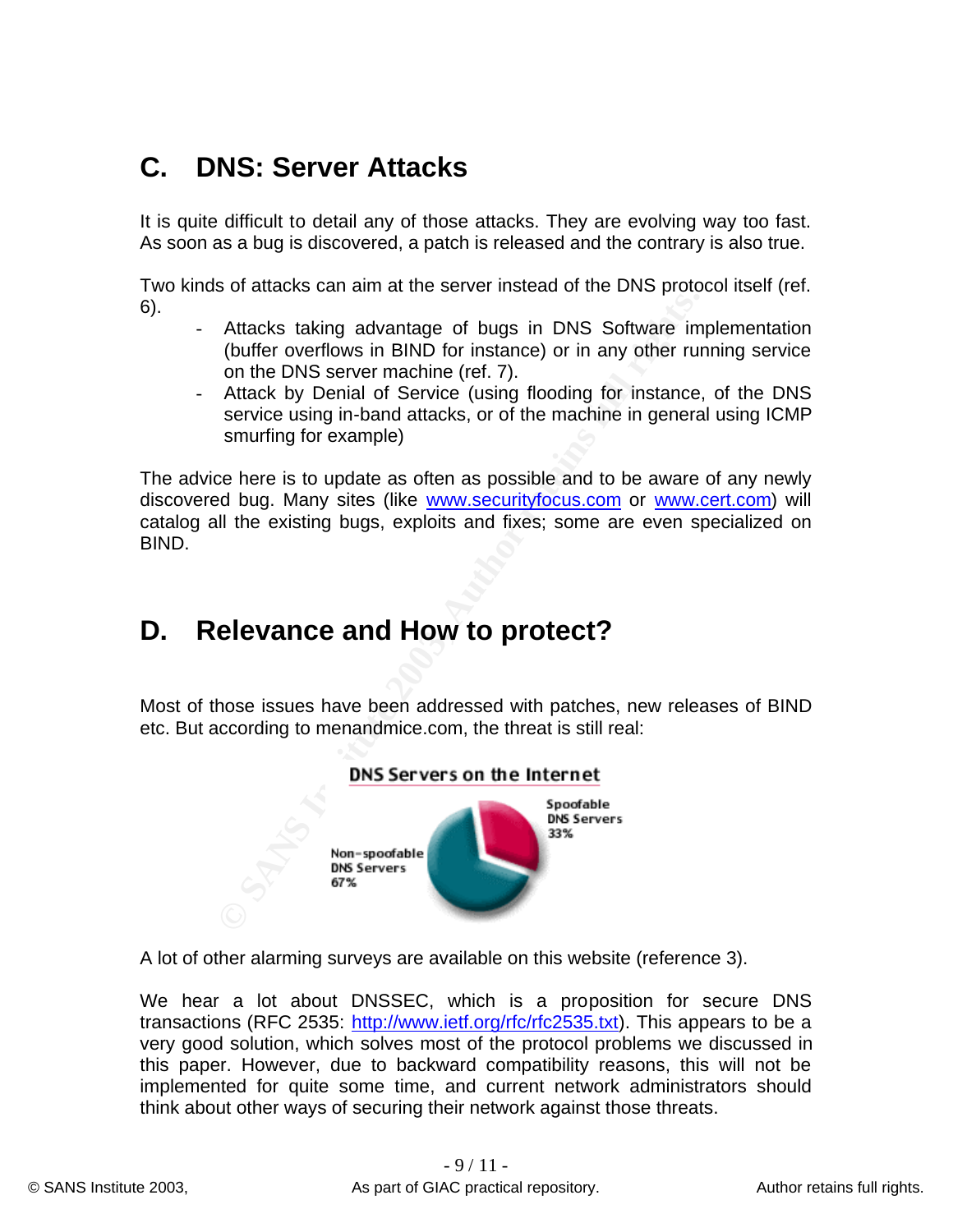There are a lot of things to do in order to secure a DNS server or group of servers. Reference 8 is very explicit on this subject and provides the ways to implement those recommendations on BIND.

We can quote some of those measures, especially the ones that match exactly the problems we have seen in this paper:

- Forbid recursive queries to prevent spoofing,
- Update BIND as often as possible to limit bug problems,
- To avoid having a single point of failure, do not put all DNS servers on the same subnet, or even behind the same router or the same leased line,
- Restrict the possible queries and the possible hosts who are allowed to query to the minimum.

To avoid marries per point of standard the same subset, the same subset, or even behind the same router or the line, Restrict the possible queries and the possible hosts who a query to the minimum.<br>
If the same subset, or We didn't talk about zone transfer, since this is a method used to gather information more than to really "hack". Issuing a specific request (AXFR), a hacker can retrieve the whole content of the DNS server database. This is usually used to synchronize the DNS secondary servers with the primary server. Doing this, the hacker can gather much information on the victim's network (number of hosts, names, addresses) as well as identify potential particular targets (servers like mail, DNS, etc.)

Of course, it is a good idea to turn this feature off, or at least restrict it to the specific hosts that need it.

A good idea of DNS architecture is what we wall "Split-Service" or "Split DNS architecture". The principle is as follows: we "split" the DNS system in two parts, one will be responsible for advertising the name-to-address mappings we are authoritative for, and the other is there to resolve the requests coming from the internal or, more generally, the "trusted" hosts. That way, if the external DNS is hacked, at least it won't affect the service provided to the internal hosts.

### **E. CONCLUSION:**

DNS is not new, and DNS hacking has also been around for some time. The techniques to crack DNS keep getting better and DNS can't fight back using evolved techniques since it is still bound to maintain backwards compatibility.

That is why until IPv6 and all the associated security features it promises are there, we have to keep patching our versions of BIND.